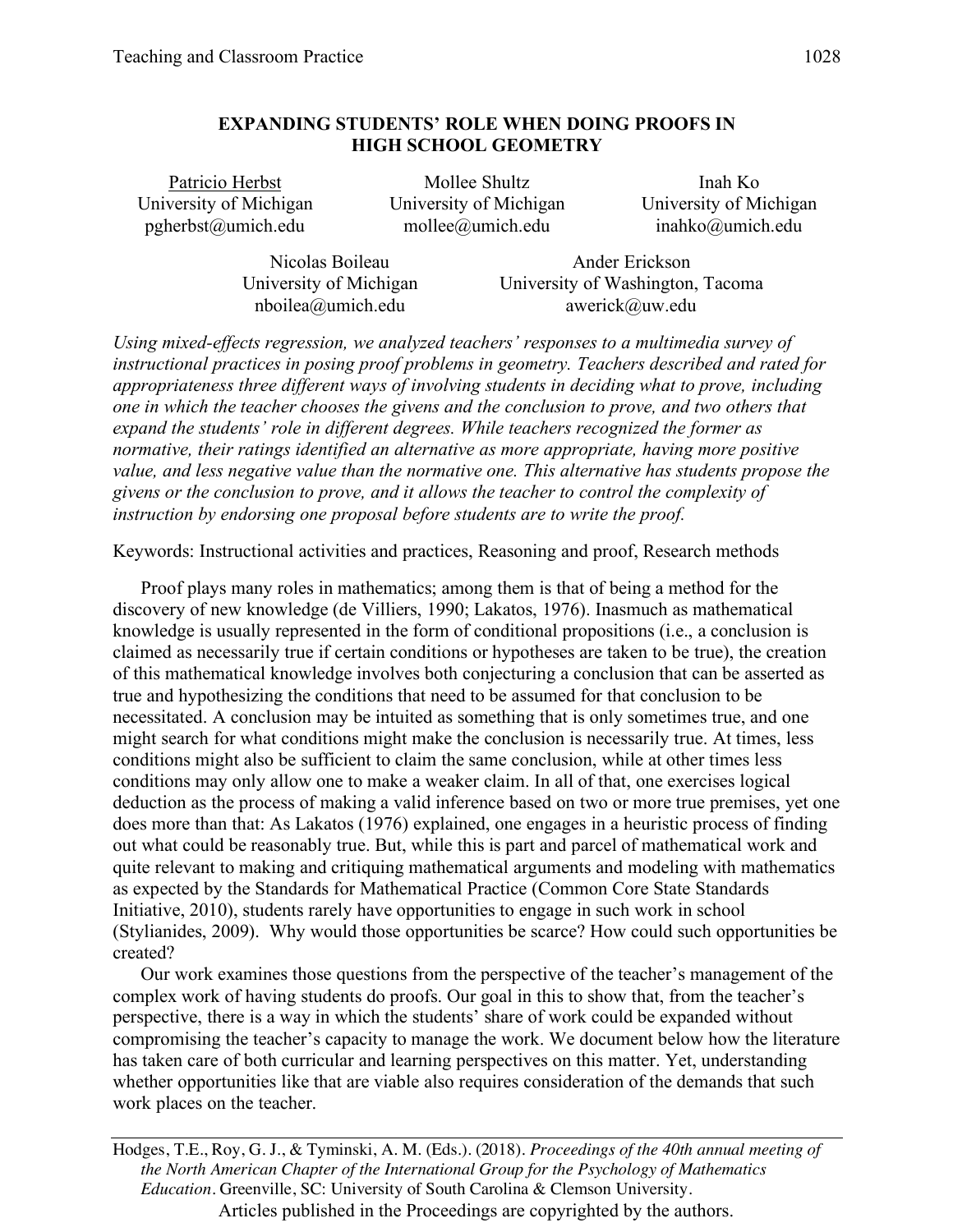The mathematical work that students do in classrooms can be understood using frameworks associated with the instructional triangle (Cohen, Raudenbush, & Ball, 2003; Herbst & Chazan, 2012). Students' interaction with content happens especially in the context of problems and tasks. The choice of such problems is made by the teacher, whose work involves having students do work that puts them in interaction with target content.

Prior research has looked at the nature of the proof tasks that are afforded to students. Herbst's (2002) historical research showed that while a wide variety of opportunities for students to do original proofs emerged in the third quarter of the 19th century, some including the search for reasoned conjectures described above, the proof exercises in use by the early 1910's already consisted of separated sets of *given* and *prove* statements provided to students. Though efforts have increased to provide more opportunities to reason and prove in a variety of ways, such as with reform-based curricula, studying one such project Stylianides (2009) found that opportunities to find patterns and pose conjectures were low compared to opportunities to engage students in providing rationales. In an analysis of six secondary geometry textbooks, Otten, Gilbertson, Males, and Clark (2014) found that only between 5% and 20% of problems involved the construction of a proof, and most of those involved proving general or particular claims rather than constructing conjectures. In contrast, in a study of grade 8 Japanese geometry textbooks, Fujita and Jones (2014) found a significant portion of exercises providing opportunities for students to conjecture and discover properties. These exploratory problems typically came at the beginning of a lesson, so that by the time students prove or justify at the end of the lesson, they had already explored and investigated the facts on their own. Cirillo and Herbst (2012) have proposed some alternative problems that could be used to engage students in an expanded scope of work, where they could either produce the conclusion of a set of givens, or the givens needed to prove a particular conclusion. We surmise that the viability of these proof problems hinges on more than having such proof problems though. In particular, one might wonder whether students are able to do such work.

The second vertex in the instructional triangle is the student whose interactions with the content happen particularly in the context of their work on tasks. The literature on students thinking and learning reveals students' potential but also their difficulties with proof. Investigations on students' thinking have revealed that students, even at the elementary level, are capable of constructing arguments and proofs (Ball & Bass, 2003; Lampert, 1992; Reid, 2002). Teaching experiments (Norton, 2008) and classroom observations (Ellis, 2007) suggest students can be engaged in making reasoned conjectures. Yet, research has also shown that students sometimes take properties to be true on account of intuition and experience, not seeing the need for proof (Chazan, 1993). This might suggest that problems in which students have to figure out what might be true, might not so easily lend themselves to engaging them in proving.

The third vertex in the instructional triangle is the teacher. One way to inquire on the viability of engaging students in better proof problems might hinge on inspecting what teachers know about proof. Knuth (2002a) found that while secondary teachers acknowledged different important purposes of proof, they failed to recognize proof as a tool for learning mathematics. They also had difficulty knowing what constitutes a robust proof, failing to recognizing nonproofs and making judgements based on the form of an argument instead of the soundness of the reasoning. In a study of the mathematical knowledge for teaching (MKT) needed to teach proof, Steele & Rogers (2012) illustrated how secondary teachers' understanding of proof affected the way the teacher positioned students - namely as creators, "but only in the sense that they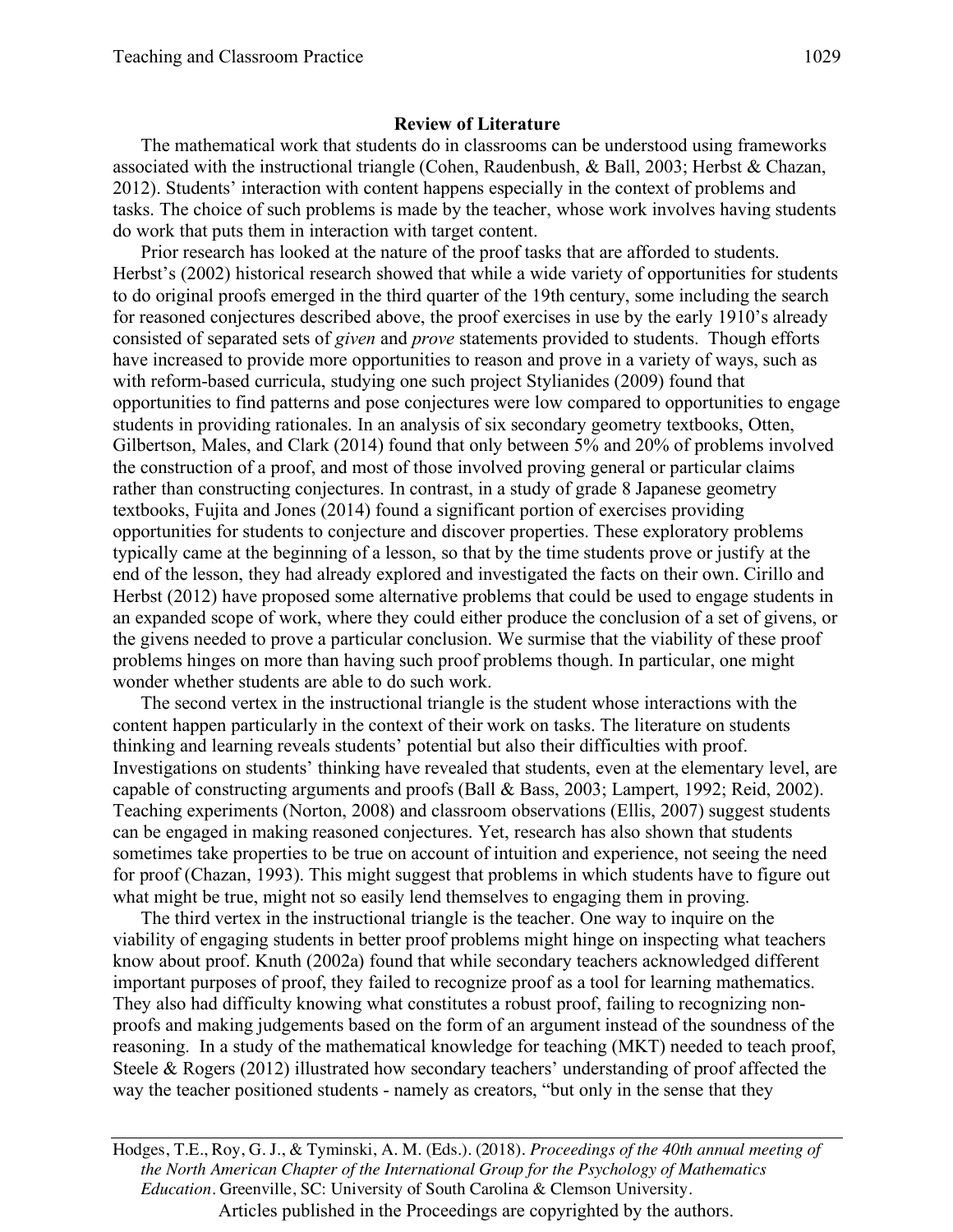provided reasons for a set of predetermined steps" (p. 175). Teachers' attitudes towards students' ability to do proofs also play a role in what proving opportunities are presented to students. We aim to investigate ways to promote the creation of these opportunities for students in a way that teachers deem appropriate.

While the literature has been progressively relying on more classroom data, it has been common to frame issues of proving in the classroom in terms of having or not having resources, be those resources curricula, abilities, attitudes, or knowledge. In our work we have been interested in addressing the problem of students' share of work from a perspective centered on the complexity of the management of classroom instruction. While a teacher may or may not have resources with which to deal with such complexity, they are likely to have means to appraise that complexity and to relate to different practices that might differ amongst themselves by the amount of such complexity. We identify one complexity associated with expanding the work of students in proving here, then we describe how we studied it.

If we start from the nature of the task, we could wonder how teachers might relate to the possibility that students might come up with the proposition to be proved. One first complexity has to do with framing the problem. A teacher is likely to need to do more than identifying the goal of the task (to prove a proposition); some specifics of the thematic territory for the proposition to be proved may need to be identified. For this reason, Cirillo & Herbst (2012) proposed problems that expected students to provide the givens or the conclusion, but providing some of those resources. A second complexity draws on Doyle's (1986) characterization of classrooms as complex environments partly on account of the simultaneity of events. This complexity points to the number of possible responses that could ensue if the teacher asked students to propose what could be the givens or the conclusion to prove: If students had to come up with givens, many students could come up with many different sets of givens. A discussion of which set of givens makes the proposition stronger could be desirable; but managing such discussion might make the work of the teacher harder, especially if students invested themselves in proving different propositions that ended up not all being equally valuable. This work might be especially difficult to manage in classrooms where the norm may be one of accepting a variety of solutions to problems.

Based on prior exploratory work (e.g., Aaron & Herbst, 2017), we conjectured that teachers can appreciate having problems in which the students' scope of work on proofs extends beyond deductive reasoning, to conjecturing a conclusion or hypothesizing the givens. We also conjectured that teachers would perceive the need to manage the complexity of the multiple responses and would appreciate the opportunity to collect the students' thoughts and endorse the proposition whose proof will be written. While such work may still maintain something of a separation between conjecturing and proving (Aaron & Herbst, 2017), it may make it manageable for a teacher to engage students in doing work that is more authentic than current work on proof.

### **Method**

We studied this question using three sets of scenario-based instruments, all related to the hypothesized norm that in proof problems the teacher is responsible for providing the givens and the prove statement, for which we had collected empirical evidence in a pilot study (Herbst, Aaron, Dimmel, & Erickson, 2013). Each instrument consisted of four item sets and each item set included a scenario of instruction, represented using a storyboard, and questions about the actions in the scenario: Participants were asked to describe what they saw happening, then to rate the appropriateness of the teaching they saw. One set of scenarios (DP-C) included only episodes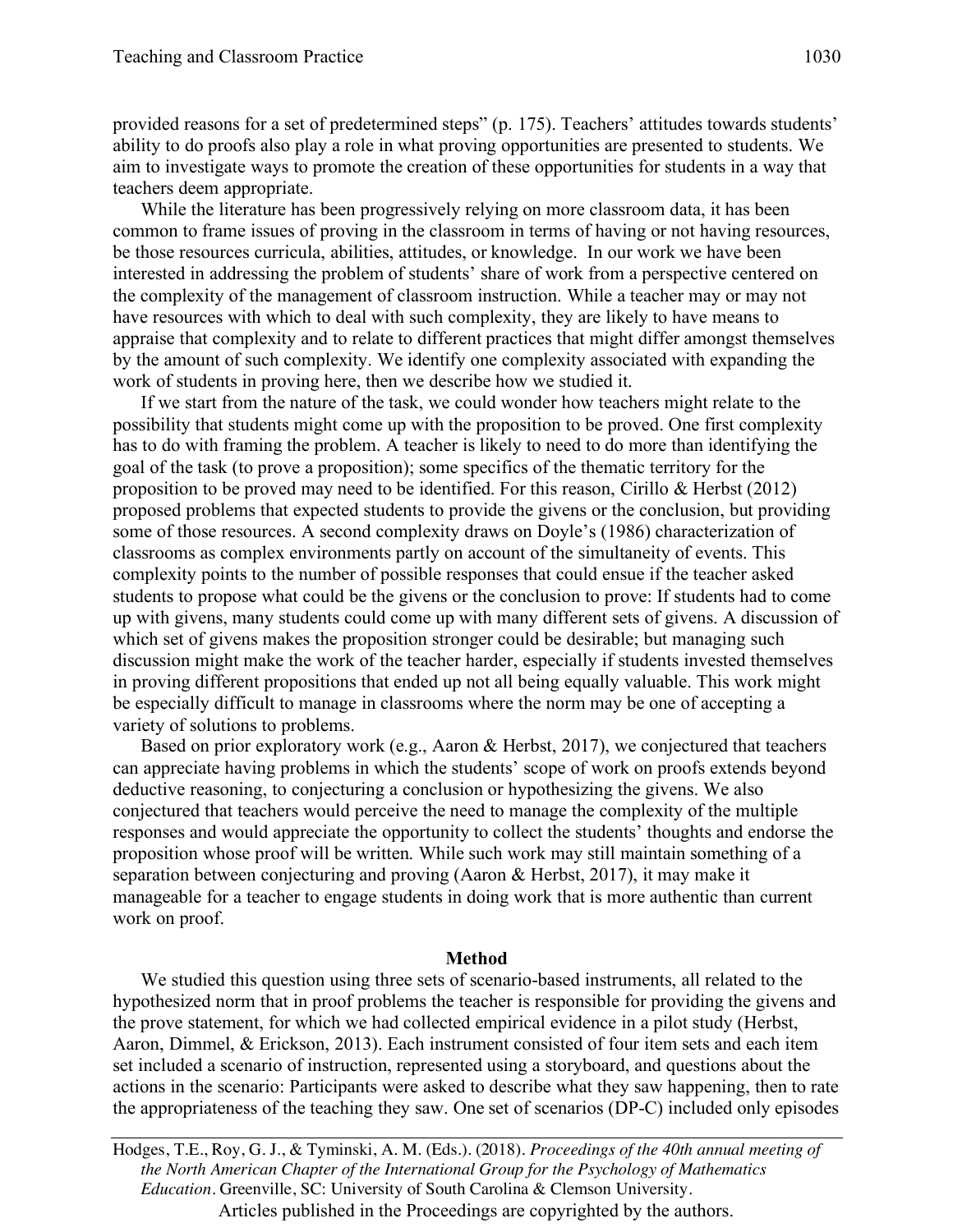of doing proofs in which the teacher took responsibility for providing the givens and prove statement (as expected by the hypothesized norm). A second set of scenarios (DP-GP) included only episodes where the teacher allowed the students to come up with the givens or the prove statement (a breach of the hypothesized norm). And a third set of scenarios (DP-TSGP) where the teacher again allowed students to propose the givens or the prove statement but also endorsed one of those proposals as the proposition for the whole class to prove.

Open responses to all scenarios were coded in two different ways. On the one hand, they were coded for whether or not they contained evidence that the respondent recognized the teacher's enactment of the norm (in the DP-C case) or its breach (in the DP-GP and DP-TSGP cases). On the other hand, each of those descriptions were coded for the presence of positive appraisals as well as negative appraisals of what the teacher was doing in the scenario (relying on Martin & White's, 2005, appraisal theory). All those coding operations had moderate interrater reliability. Three measures were derived from such codes, which we call *norm recognition* (INR), *positive appraisal* (PA), and *negative appraisal* (NA), all of them ranging from 0 to 4 in each instrument. Additionally, participants rated each scenario for appropriateness (AT) on a scale 1-6, with 1 being very inappropriate and 6 very appropriate.

Our conjectures included that (1) scores on INR(GP) and INR(TSGP) would both be larger than INR (C), indicating that participants noticed that both sets of scenarios breached the norm, but (2)  $AT(TSGP)$  would be larger than both  $AT(GP)$  and  $AT(C)$ , which would be consistent with the conjecture that teachers preferred to expand the students' scope of work if the diversity of student proposals could be made more manageable. Appraisal scores were predicted to provide additional evidence: We conjectured that (3) PA(TSGP) would be larger than PA(GP) and  $PA(C)$  while (4) NA (TSGP) would be smaller than  $NA(GP)$  and  $NA(C)$ . These conjectures would align with the interpretation that teachers would see value in expanding the students' share of labor in proof problems if the complexities that ensued from such expansion could be managed. We tested these conjectures running mixed effects regression models.

### **Data**

Data comes from a nationally distributed sample of U.S. high school mathematics teachers. Instruments were administered in 2015-2016 through the LessonSketch (www.lessonsketch.org) online platform, where they could peruse scenarios and answer questions. There were 525 participants who completed at least one of the three instruments, and 347 participants who completed all three instruments. Most of the participants who completed all three instruments were white (86%) and female (61%), which is similar to the demographics of secondary high school teachers in the US. On average, participants had been teaching secondary mathematics for 14.7 years (SD = 8.69, min = 1, max = 40).

#### **Results**

Descriptives are shown in Table 1. Of the 525 participants who completed the DP-C instrument, 83.4% (*n* = 438) recognized the compliance of the norm at least in one scenario. Of those recognizers  $40.4\%$  ( $n = 177$ ) provided at least one positive appraisal for this compliance, while 33.3% ( $n = 146$ ) provided at least one negative appraisal of the compliance (both groups are not necessarily disjoint as any one recognition statement could be accompanied both by positive and negative appraisals). The mean positive appraisal scores was  $1.24$  (SD = 0.53) and the mean negative appraisal score was  $1.17 \, (0.43)$ , where both measures have a possible range 0-4. In comparison, of the 395 participants who completed the DP-GP instrument, 363 (91.9%) recognized a breach of the norm. Of those recognizers 53.2% (*n* = 193) positively appraised this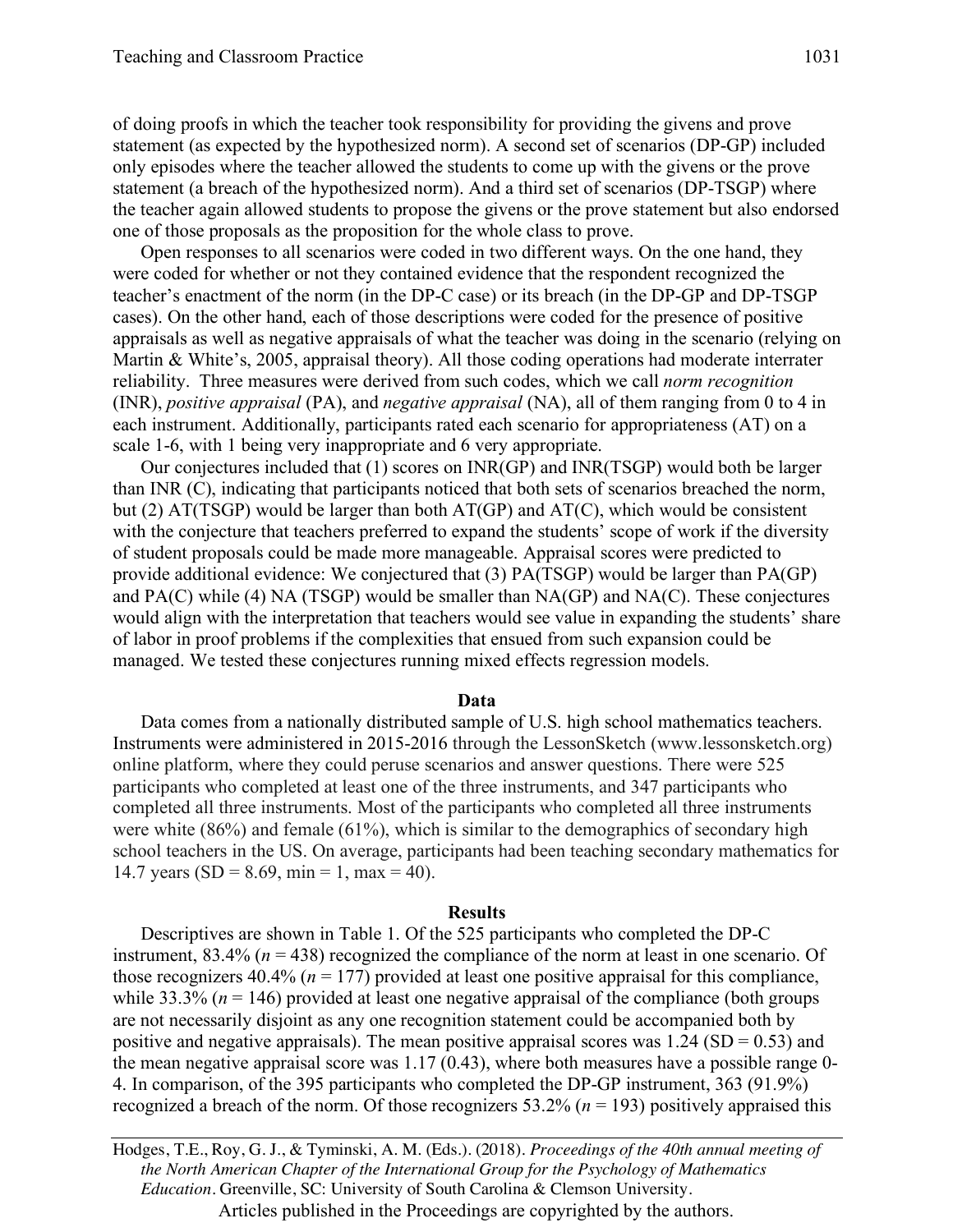breach, yielding a mean positive appraisal of the breach score of 1.51 (0.75); also 53.2 %  $(n = 193)$  of recognizers appraised the breach of the norm negatively, yielding a mean negative appraisal of the breach score of 1.83 (0.98). Finally, of the 495 participants who completed the DP-TSGP, 444 (89.7%) recognized a breach of the norm. Of those recognizers, 53.2% (*n* = 236) positively appraised the breach, yielding a mean positive appraisal of the breach score of 1.61 (0.82); of the recognizers, also 30.6% negatively appraised the breach, yielding a mean negative appraisal score of 1.53 (0.75). These descriptives suggest that people noticed the breach of the norm more saliently than its compliance (DP-C:83.4% < DP-GP:91.9%, DP-TSGP: 89.7%), they saw more positive as well as more negative issues with merely expanding the scope of work of the students. But when considering the possibility that the teacher might control that expansion by sanctioning the proposition to be proved, positive appraisals increased and negative appraisals decreased to a level comparable to the negative appraisals of complying with the norm.

A similar tendency could be observed with the appropriateness rating scores. We examined differences in how participants responded to a breach or compliance scenario with ratings toward the low or high end of the appropriateness scale with participants who completed all three instruments and recognized the DP-GP norm  $(n = 343)$ . When asked to rate the appropriateness of the teaching showed in the DP-C scenarios, average scores were  $4.42(SD = 0.65, n = 343)$ , while those average appropriateness scores were  $4.56$  (SD = 0.94,  $n = 343$ ) for the scenarios that breached the norm by asking students to provide the givens or the prove statement. The average appropriateness score went up to 4.83 (SD =  $0.70$ ,  $n = 343$ ) in the case of the DP-TSGP scenarios where in addition to expanding the students' share of work, the teacher at some point sanctioned the proposition that students would prove.

| <b>Instrument</b> | Obs | <b>Recognizers</b> | <b>Appraisers</b> | Mean | <b>SD</b> | Min | <b>Max</b> | % Appraisers |
|-------------------|-----|--------------------|-------------------|------|-----------|-----|------------|--------------|
| $DP-C$            | 525 | 438                | POS: 177          | 1.24 | 0.53      |     | 4          | 40.41%       |
|                   |     |                    | <b>NEG: 146</b>   | 1.17 | 0.43      |     | 3          | 33.33%       |
| $DP-GP$           | 395 | 363                | POS: 193          | 1.51 | 0.75      |     | 4          | 53.17%       |
|                   |     |                    | <b>NEG: 193</b>   | 1.83 | 0.98      |     | 4          | 53.17%       |
| DP-TSGP           | 495 | 444                | POS: 236          | 1.61 | 0.82      |     | 4          | 53.15%       |
|                   |     |                    | <b>NEG: 136</b>   | 1.53 | 0.75      |     | 4          | 30.63%       |

**Table 1. Descriptive statistics of recognizers and appraisers for each instrument**

To ascertain the significance of the differences in AT, PA, and NA scores across different instruments, we calculated a set of mixed effect regression models. Given that each participant responded to multiple instruments, average appropriateness (AT), positive appraisal (PA), and negative appraisal (NA) that come from the same participant are not independent. Therefore, we conducted mixed effect linear regression models that could account for this non-independence among the scores. In the models, the categorical variable indicating a type of instrument was entered as a fixed effect and the variable indicating a participant's ID was entered as a random effect. The analyses were conducted using the STATA statistical software with the sample of participants who responded all three instruments and recognized the DP-GP norm (*n* = 343).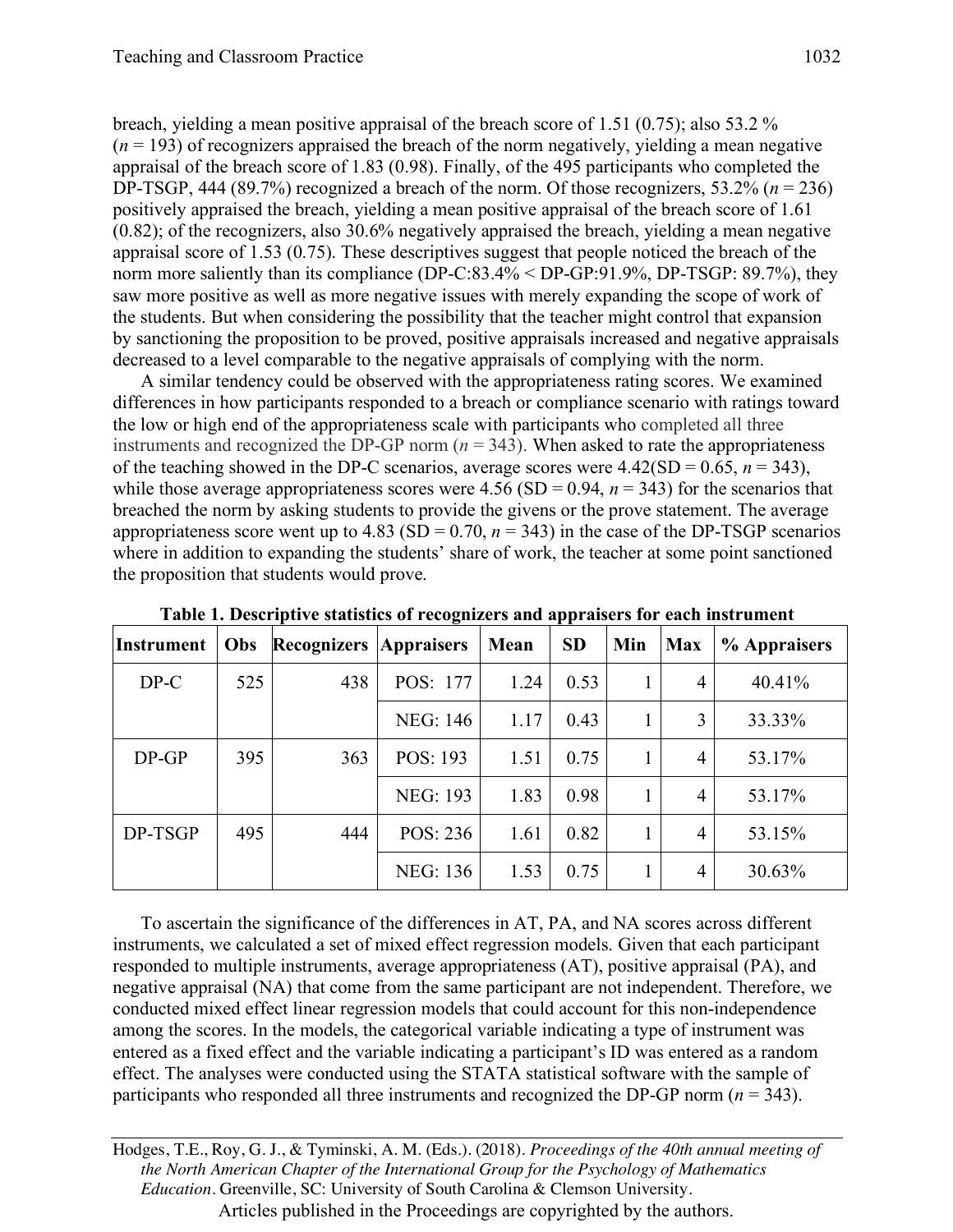|                | Appropriateness (AT)<br>B(SE) | Positive Appraisal (PA)<br>B(SE) | Negative Appraisal (NA)<br>B(SE) |  |
|----------------|-------------------------------|----------------------------------|----------------------------------|--|
| Fixed effects  |                               |                                  |                                  |  |
| $DP-C$         | $-0.41(0.05)$ ***             | $-0.24(0.07)$ **                 | $0.17(0.07)^*$                   |  |
| $DP-GP$        | $-0.27(0.05)$ ***             | $-0.38(0.071)$ ***               | $-0.03(0.07)$                    |  |
| Constant       | $4.83(0.042)$ ***             | $2.84(0.06)$ ***                 | $2.04(0.06)$ ***                 |  |
| Random effects |                               |                                  |                                  |  |
| Constant       | 0.19(0.03)                    | 0.52(0.065)                      | 0.37(0.06)                       |  |
| Residual       | 0.40(0.02)                    | 0.86(0.05)                       | 0.90(0.05)                       |  |
| $\overline{N}$ | 343                           | 343                              | 343                              |  |

**Table 2. Mixed effects linear regressions of scores on a type of instrument**

Standard errors in parentheses;  $\frac{p}{p}$  < 0.05,  $\frac{p}{p}$  < 0.01,  $\frac{p}{p}$  < 0.001 \*reference instrument group: DP-TSGP

As shown in Table 2 (the reference group is DP-TSGP), results generally support our conjectures. AT (appropriateness) for TSGP is higher than both AT(DP-GP) and AT(DP-C), AT is significantly lower for DP-C by about 0.41 and DP-GP by about 0.27 (in a scale  $0 \sim 6$ ). In addition, the variation associated with the participants explains about 32% of the total deviations from the predicted AT that are not due to a type of instrument. Similarly, PA is significantly lower for DP-C and DP-GP by about 0.24 and 0.38 (in a scale  $0 \sim 4$ ) than for TSGP, respectively. The participants random effect comprise about 38% of the total residual variance. NA for DP-TSGP yields significantly higher score than NA for DP-C, but it is not significantly different from NA for DP-GP. For the NA score, the participants random effect explains approximately 29% of the total residual variance.

## **Conclusion**

The data suggests that teachers do recognize the norm that the teacher will provide the givens and the prove for proof problems, yet they do not appraise it as better than some of the alternatives presented. Instead, alternatives in which the teacher expands students' role by inviting them to propose the givens or the statement to prove are appraised as more highly positive. Apprehension for these kinds of proof problems is apparent in the fact that negative appraisals of these alternative kinds of problems are still higher than for the habitual proof problems and not significantly higher than the negative appraisals for instances of doing proofs in which students are free to prove whatever they decide. An important implication for practice of these results is that it suggests that inservice teacher education could focus on helping teachers anticipate what students could propose in response to problems such as those proposed by Cirillo and Herbst (2012) and in practicing how to bring the class to a consensus on what statement they all should be working on.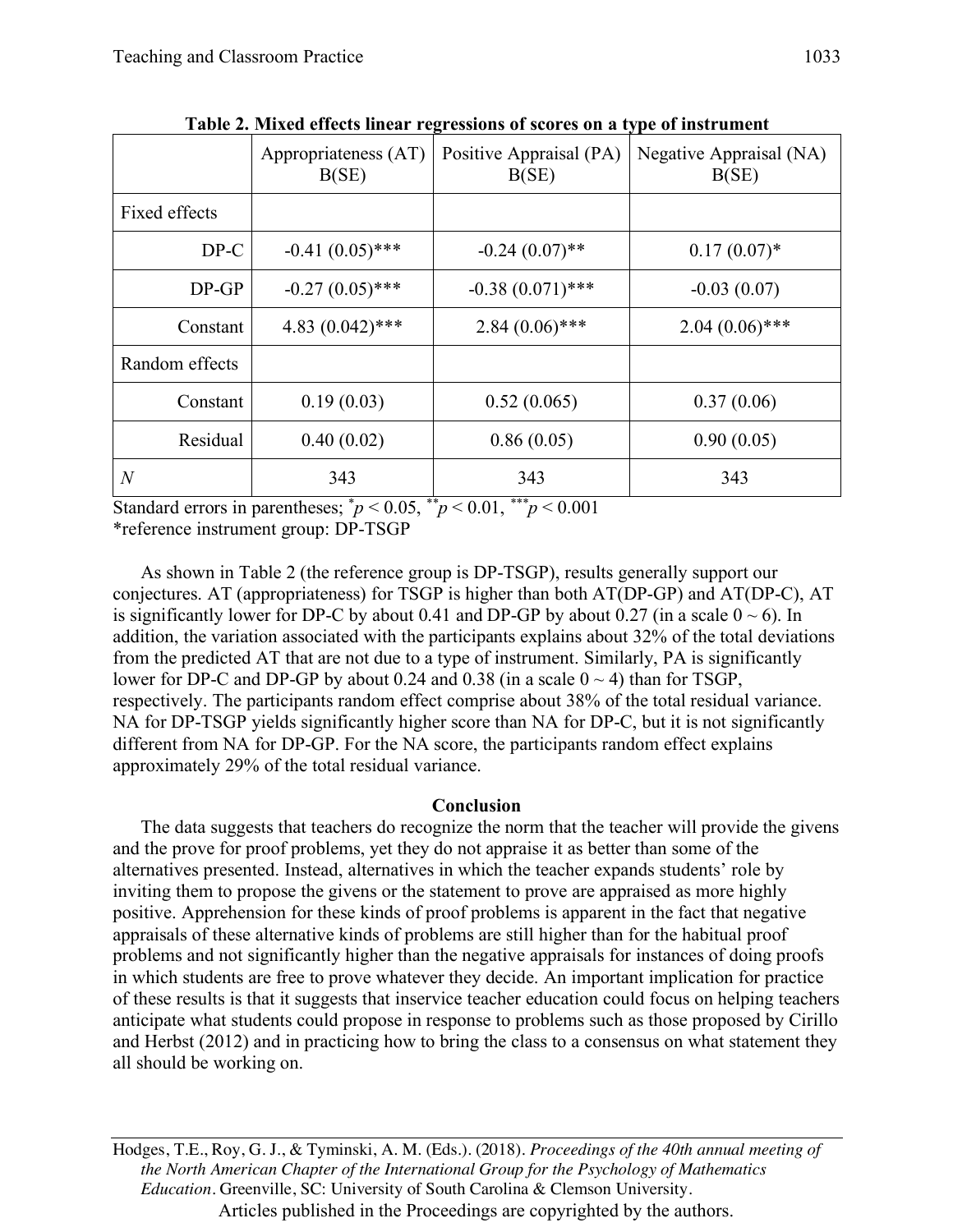## **Acknowledgements**

This work has been done with support of NSF grant DRL-0918425. All opinions are those of the authors and do not necessarily represent the views of the National Science Foundation.

### **References**

- Aaron, W. R. & Herbst, P. G. (2017, online first). The teacher's perspective on the separation between conjecturing and proving in high school geometry classrooms. Journal of Mathematics Teacher Education. doi 10.1007/s10857-017-9392-0
- Ball, D. L. & Bass, H. (2003). Making mathematics reasonable in school. In J. Kilpatrick, W. G. Martin, & D. Schifter (Eds.), A research companion to principles and standards for school mathematics (pp. 27-44). Reston, VA: National Council of Teachers of Mathematics.
- Ball, D. L., Thames, M. H., & Phelps, G. (2008). Content 513 knowledge for teaching what makes it special? *Journal of Teacher Education, 59*(5), 389-407.
- Bieda, K. (2010). Enacting proof-related tasks in middle school mathematics: Challenges and opportunities. *Journal for Research in Mathematics Education, 41*(4), 351-382.
- Chazan, D. (1993). High school geometry students' justification for their views of empirical evidence and mathematical proof. *Educational Studies in Mathematics, 24*(4), 359-387.
- Cheng, Y. -H., & Lin, F.-L. (2007). The effectiveness and limitation of reading and coloring strategy in learning geometry proof. In J. H. Woo, H. C. Lew, K. S. Park, & D. Y. Seo (Eds.), *Proceedings of the 31st Conference of the International Group for the Psychology of Mathematics Education* (vol. 2, pp. 113-120). Seoul, Korea.
- Cirillo, M. & Herbst, P. (2012). Moving toward more authentic proof practices in geometry. *The Mathematics Educator, 21*(2), 11-33.
- Cohen, D. K., Raudenbush, S. W., & Ball, D. L. (2003). Resources, instruction, and research. *Educational Evaluation and Policy Analysis, 25*(2), 119-142.
- Common Core State Standards Initiative. (2010). Common Core State Standards for Mathematics. Washington, DC: National Governors Association Center for Best Practices and the Council of Chief State School Officers.
- de Villiers, M. D. (1990). The role and function of proof in mathematics. *Pythagoras, 24,* 17-24.
- Doyle, W. (1986). Classroom organization and management. In M. Wittrock (Ed.), *Handbook of research on teaching* (*3rd edition*; pp. 392-431). New York: Macmillan.
- Ellis, A. B. (2007). Connections between generalizing and justifying: Students' reasoning with linear relationships. *Journal for Research in Mathematics Education, 38*(3), 194–229.
- Fujita, T. & Jones, K. (2014). Reasoning-and-proving in geometry in school mathematics textbooks in Japan. *International Journal of Education Research, 64,* 81-91.
- Herbst, P. (2002). Establishing a custom of proving in American school geometry: Evolution of the two-column proof in the early twentieth century. *Educational Studies in Mathematics, 49*(3), 283-312.
- Herbst, P., Aaron, W., Dimmel, J., and Erickson, A. (2013, April). Expanding students' involvement in proof problems: Are geometry teachers willing to depart from the norm? Paper presented at the 2013 meeting of the American Educational Research Association. http://hdl.handle.net/2027.42/97425
- Herbst, P. & Chazan, D. (2012). On the instructional triangle and sources of justification for actions in mathematics teaching. *ZDM The International Journal of Mathematics Education, 44*(5), 601-612.
- Hsu, H. Y. (2010). *The study of Taiwanese students' experiences with geometric calculation with number (GCN) and their performance on GCN and geometric proof (GP)* (Doctoral dissertation). Available from ProQuest Dissertations and Theses database. (UMI No. 3441210).
- Knuth, E. (2002a). Secondary school mathematics teachers' conceptions of proof. *Journal for Research in Mathematics Education, 33*(5), 379-405.
- Knuth, E. (2002b). Teachers' conceptions of proof in the context of secondary school mathematics. *Journal of Mathematics Teacher Education, 5,* 61-88.
- Lakatos, I. (1976). *Proofs and refutations*. New York: NY: Cambridge University Press.
- Lampert, M. (1992). Practices and problems in teaching authentic mathematics. In F. K. Oser, A. Dick, & J. Patry (Eds)., *Effective and responsible teaching* (pp. 295-314). San Francisco, CA: Jossey-Bass Publishers.
- Martin, J. & White, P. (2005). *The language of evaluation: Appraisal in English*. New York, NY: Palgrave Macmillan.
- Norton, A (2008). Josh's operational conjectures: Abductions of a splitting operation and the construction of new fractional schemes. *Journal for Research in Mathematics Education*, *39*(4), 401-430.

Hodges, T.E., Roy, G. J., & Tyminski, A. M. (Eds.). (2018). *Proceedings of the 40th annual meeting of the North American Chapter of the International Group for the Psychology of Mathematics Education*. Greenville, SC: University of South Carolina & Clemson University.

Articles published in the Proceedings are copyrighted by the authors.